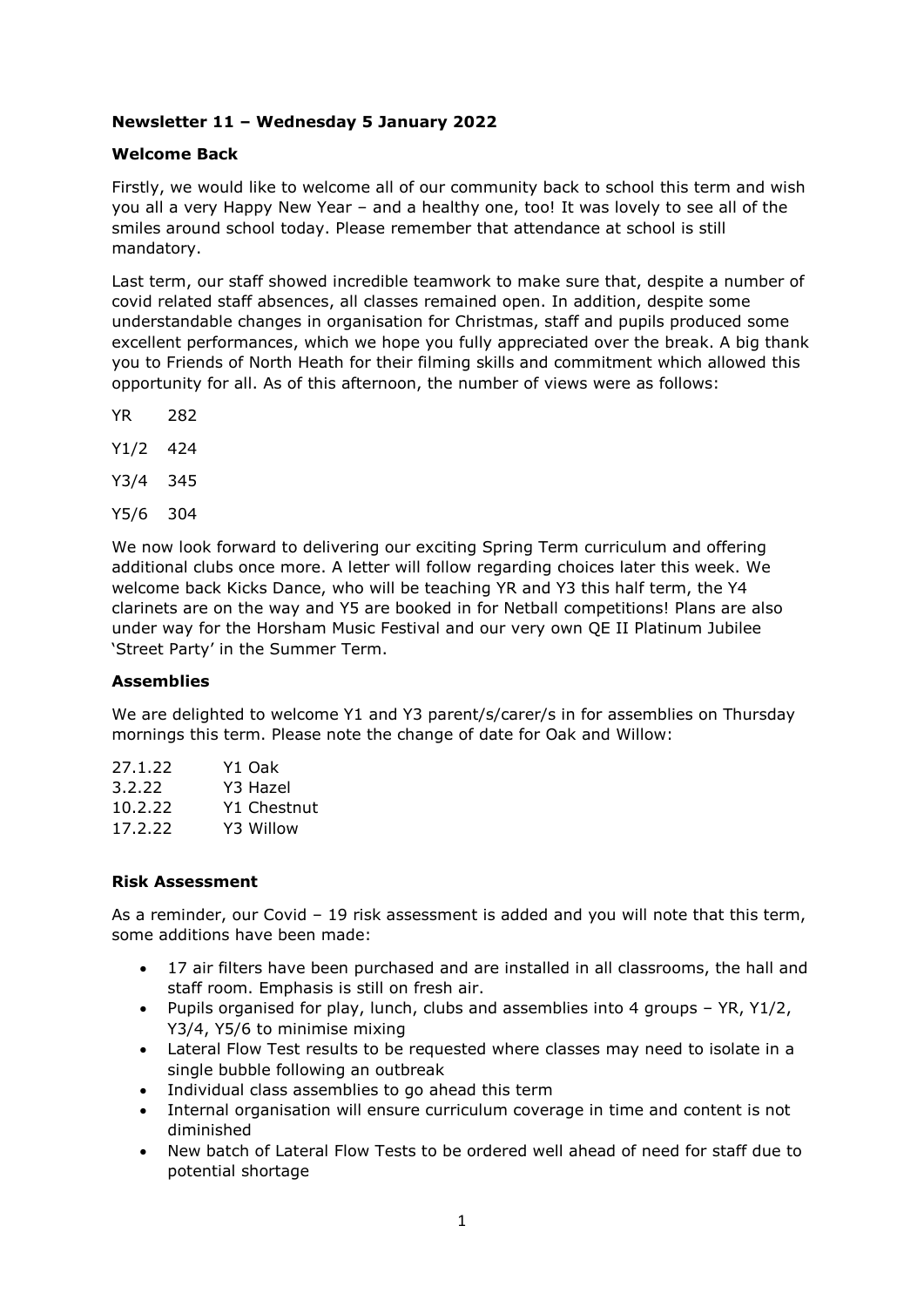- Future deployment of pregnant staff member has been agreed following new advice
- Remind all parents of mandatory attendance and RA updates
- Co2 monitors have been installed in every class
- All staff will wear face masks when moving through building/meetings/discussions
- Volunteers (masked) are still able to help us add to provision
- Number of pupils in the hall for lunch to be minimised ( $YR 3$ ) with fogging in between sittings

# **Prefects**

Congratulations to the following pupils, who will be our Spring Term prefects:

# **MULBERRY WHITEBEAM**

Blake Cooper CJ Gould Joe Crocker **Madisen Haylett** Toby Davis **Brooke Hollands** Weronika Domanska<br>
Joseph Hollingworth Ben Draisey **Taj Hyder** Monty Forrest **Isabelle Latter** Matthew Jones **Kieyra Martill** Katy Little **David Mazur** Holly Merritt **Katie Meleshykhina** Lyllah O'Neill Lara Moody Riley Plant

This privilege allows you the opportunity to set the highest example for others – good luck to all! Your badges will be presented soon.

# **Term Dates**

| <b>January</b>  |                                         |  |
|-----------------|-----------------------------------------|--|
| 20              | <b>Y5 Netball Competition</b>           |  |
| <b>February</b> |                                         |  |
| 3               | <b>Y5 Netball Competition</b>           |  |
| $21 - 25$       | <b>Half Term</b>                        |  |
| <b>March</b>    |                                         |  |
| 29              | Parents' Evening 1 (3.30 - 6.00 PM)     |  |
| 31              | Parents' Evening 2 (4.00 - 7.00 PM)     |  |
| <b>April</b>    |                                         |  |
| 8               | End of Term                             |  |
| $11 - 22$       | Easter Holiday                          |  |
| 25              | Staff and Pupils return for Summer Term |  |
| May             |                                         |  |
| 23              | Horsham Music Festival - The Hawth      |  |
| 27              | QE II Platinum Jubilee 'Street Party'   |  |
| $30/5 - 3/6$    | <b>Half Term</b>                        |  |
| <b>June</b>     |                                         |  |
| 6               | Inset Day                               |  |

With so much to look forward to, I am sure that you will join us in wishing everyone the best of health so that we can go ahead as planned. Please remember extra layers and a coat as ventilation with doors and windows open remains essential.